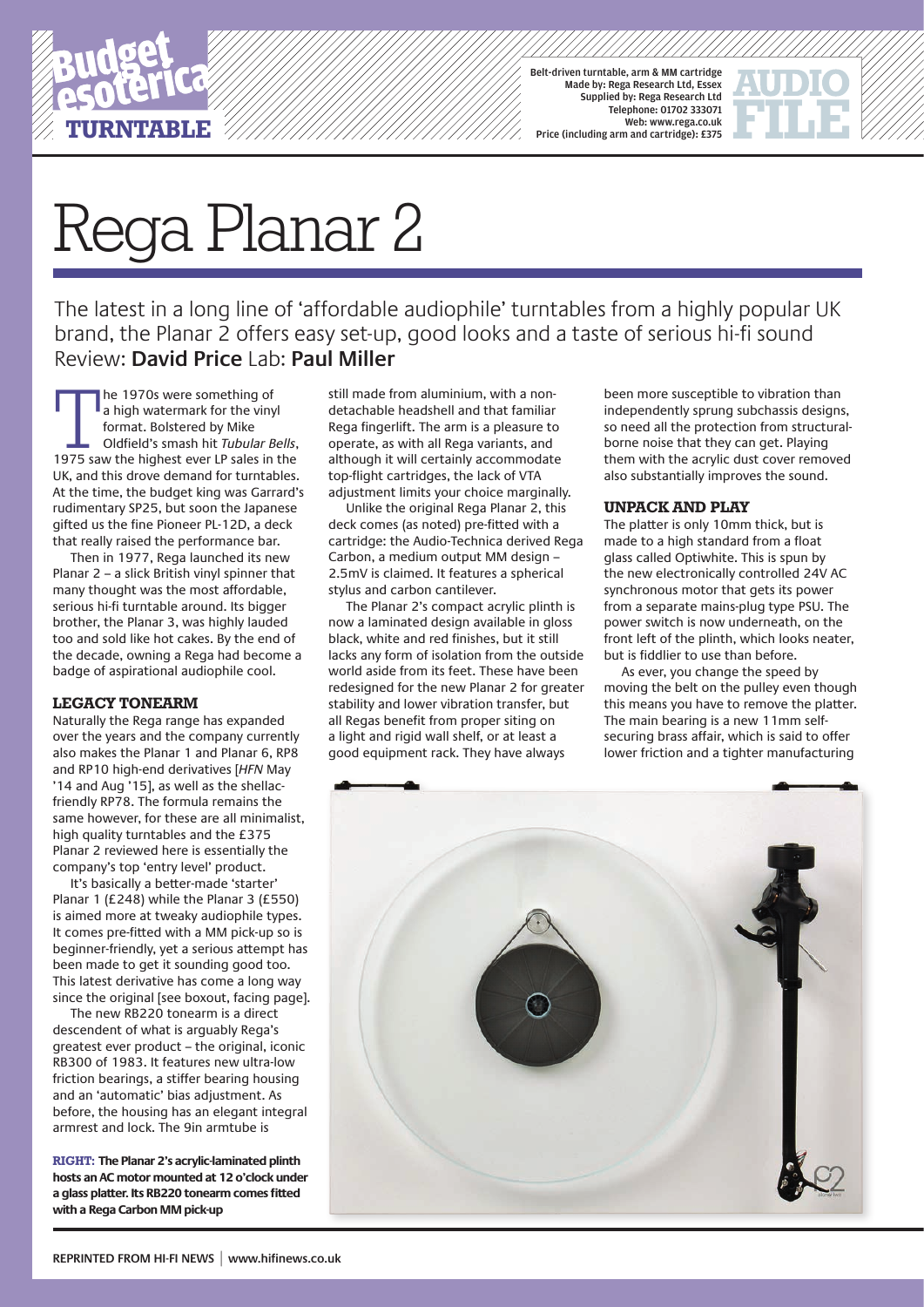

tolerance. It's never hard to get a Rega up and running and the Planar 2 is no exception. Indeed, now that the turntable is pre-fitted with a pick-up, it's simply a case of unboxing the deck and balancing the arm, which can be done in less than a minute if you're used to such things.

You just screw the arm counterweight on until the cartridge floats 1mm from the

record surface, rotate it another full turn and it's set at an optimal 2g. The fiddly bit – aligning and tightening the cartridge to the tonearm – is already done for you, the VTA is correct and the bias is preset. This done, you plug in the power

supply and the phono leads to the amplifier or phono stage, and you're ready to play.

## **a fine all-rounder**

There's no mistaking Rega's 'house sound' for the new Planar 2 is a precise and tidy performer combining a good smattering of detail with an innate smoothness and balance. Unlike many rivals it's a fine

## **PLANAR PROGRESSION**

**Launched in 1977 – three years after the iconic Rega Planet – the first glassplattered Planar 2 came with an Acos-derived S-shaped tonearm and a wood surround to its satin-black painted MDF plinth. In 1984 that all changed, and the wood was discarded to give a similar look to its Planar 3 bigger brother. The arm was replaced by the RB250, a trickle-down version of the radical RB300 with its one-piece alloy tube. This sold strongly right up to the turn of the century, when the P2 2000 took over – this revised Planar 2 featured an HDF (high density fibreboard) platter instead of glass. The intervening years saw subtle modifications, including fitment of the RB251 tonearm (essentially an RB250 with improved three-point mounting) – but this latest version marks one of its most major upgrades, along with the return of the iconic Planar name. The new arm, platter, motor, bearing and plinth all, naturally, lay claim to improvements. The result is that today's Planar 2 sounds better than an old Planar 3 of two decades or so ago, especially when fitted with the optional Performance Pack. Any new Planar 1 or 2 owner can purchase a thick wool platter mat, upgraded belt and Rega Bias cartridge from Rega for the princely sum of £95.**

all-rounder, with nothing specific letting the side down. It has an air of control and confidence that's unexpected at this low price point, with none of the 'nasties' that plague many cheap vinyl spinners, such as speed instability or noise [see PM's Lab Report, p71].

The result is that the Planar 2 sounds a lot more expensive than it really is.

Recorded in the year that the first Rega Planar 2 came out, Supertramp's 'Take The Long Way Home' [from *Breakfast In America*; A&M Records SP-3708] is a classic '70s rock track mixed for the US FM radio of the period. It can sound

rather bright, yet this turntable turned in a polished performance, offering a clean sound with tight bass, an open and spacious midband and smooth, extended treble. Indeed, when I was just a few bars into the track, it was hard to remember that I was listening to something that costs only £375. There's commendably little surface noise, virtually no detectable **ABOVE: The P2 is the most affordable in Rega's range to employ a glass platter and felt mat. High gloss black, white and red plinth finishes are offered, plus a removable hinged lid**

rumble or hum, and excellent speed stability at the price. True, this is no quartzlocked, direct driven Technics SL-1200G, or GR [*HFN* Nov '17], but still it never appears vague or wobbly due to pitch issues. This is interesting, because earlier generations of the Planar 2 were rumoured to be less good in this respect.

#### **grooving along**

All this means that the deck won't distract you from the music. For example, the opening harmonica solo on the Supertramp track glistened with harmonics, as did the first piano cadence. Roger Hodgson's lead vocals were delivered unsullied and intact. One could really hear the emotional expression in his singing, as well as the distinctive grain of his voice.

There are plenty of speed-stable turntables that can still manage to sound as dull as ditchwater, so this is no guarantee of a good sound. The Planar 2, however, seems to do more than just rotate at the right speed for, musically, it really satisfies. Spinning up Suzanne Vega's 'Cracking' [from *Suzanne Vega*; A&M C28Y3042] showed how good it was at imparting the music's natural rhythmic flow. The song's slow pace and sparse arrangement can make it seem rather meandering, but the Planar 2 got right into the groove. Its crisp, immediate nature meant it was able to convey the subtle rhythmic inflections in Vega's phrasing as clearly as the dynamic contrasts.

So although the Planar 2 might not deliver the sort of fireworks that an expensive deck can provide, it still did enough to pull this listener right into the musical performance. Switching to the denser and more uptempo electronica

'Rega's Planar 2 sounds a lot costlier than it really is'